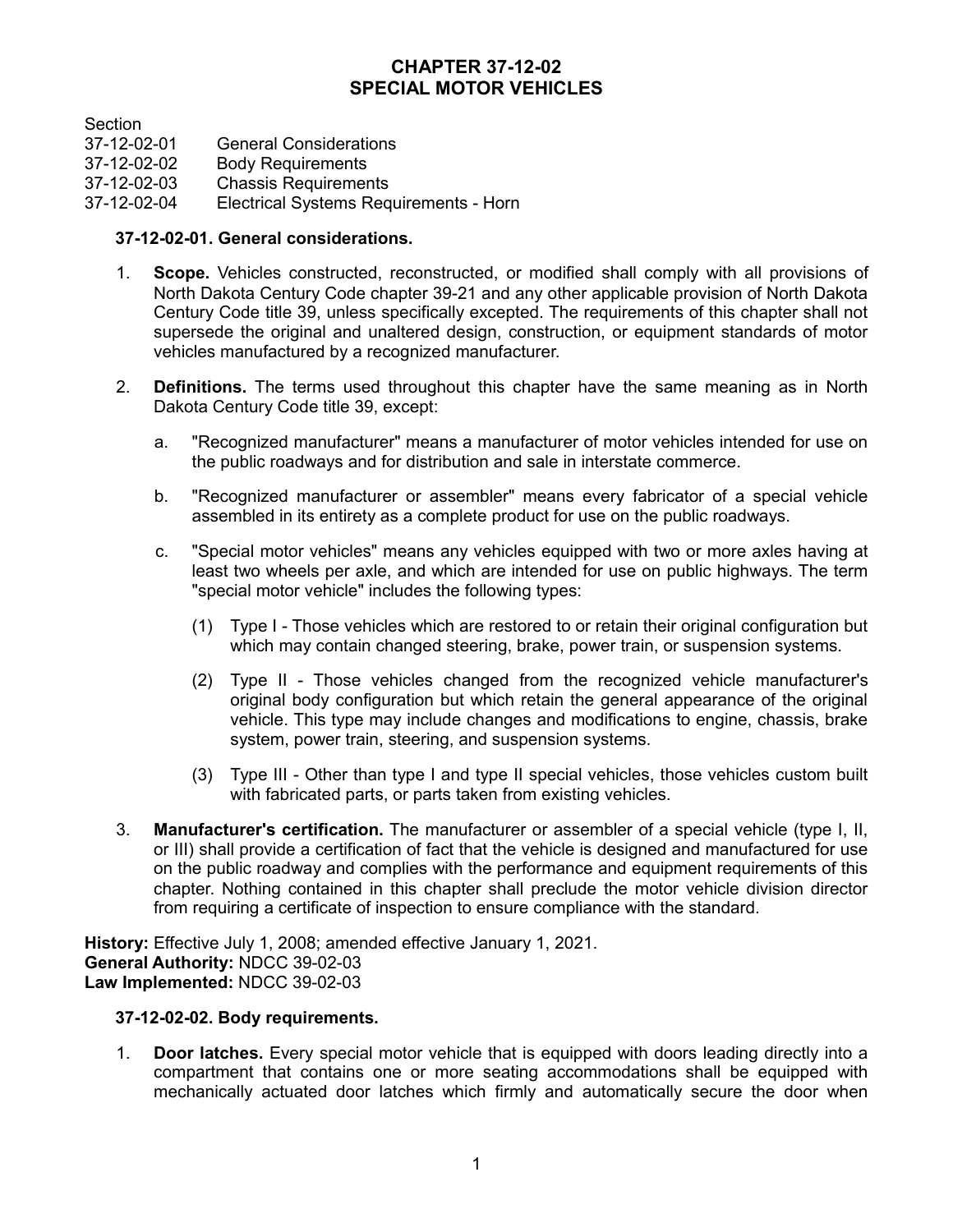pushed closed and which allow each door to be opened from the inside by the actuation of a convenient lever, handle, or other suitable device.

- 2. **Floor pan.** Every special vehicle shall be equipped with a floor pan under the entire passenger-carrying compartment. The floor pan shall support the weight of the number of occupants that the vehicle is designed to carry. The floor pan shall be so constructed that it prevents the entry of exhaust fumes.
- 3. **Hood latches.** A front-opening hood shall be equipped with a primary and secondary latching system to hold the hood in a closed position.
- 4. **Instrumentation and controls.** Every special vehicle shall be equipped with a circular steering wheel with an outside diameter of not less than thirteen inches [33.02 centimeters].
- 5. **Rearview mirror.** Every special vehicle shall be equipped with a rearview mirror having substantially unit magnification. It shall be mounted in such a position that it affords the driver a clear view of a straight level road surface at least two hundred feet [60.96 meters] to the rear. If an inside mirror does not give a clear view to the rear, a driver's side outside mirror shall be required in lieu thereof. The mirror mounting shall provide for mirror adjustment by tilting in both horizontal and vertical directions. Each mirror shall have a minimum of ten square inches [64.52 square centimeters] of reflective surface.

**History:** Effective July 1, 2008; amended effective January 1, 2021. **General Authority:** NDCC 39-02-03 **Law Implemented:** NDCC 39-02-03

## **37-12-02-03. Chassis requirements.**

- 1. **Brakes.** Every special motor vehicle shall be equipped with parking brakes operating on at least two wheels on the same axle which when applied shall be capable of producing a tire to road braking force of not less than twenty-five percent of the gross vehicle weight on a level, dry, concrete or asphalt surface free from loose material. The parking brakes shall be so designed that when once applied they shall remain applied with the required effectiveness despite exhaustion of any source of energy or leakage of any kind.
- 2. **Bumpers.** Every special motor vehicle shall be equipped with a bumper both on the front and rear of the vehicle with the exception of type I and type II special vehicles where the original or predominant body configuration, provided by a recognized manufacturer, did not include such bumper or bumpers in the design of the vehicle. Type I and type II special vehicles, not excepted as noted above, and all type III special vehicles shall be equipped with horizontal load-bearing bumpers or customized bumpers or grill bars of a sturdy construction which have at least an evenly distributed portion of their horizontal load-bearing width within fourteen inches and twenty-two inches [35.56 centimeters and 55.88 centimeters] above a level road surface and which extend no less than the width of their respective wheel track distances, when these distances are measured to the width of standard size tires. The horizontal bumper or customized bumper or grill bar structure shall be at least four and one-half inches [11.43 centimeters] in vertical height and centered on the vehicle's centerline, and attached to the vehicle frame to effectively transfer impact when engaged.

## 3. **Exhaust system.**

a. Every special motor vehicle shall be equipped with an exhaust system that is free of leaks, including the exhaust manifolds (including headers), the piping leading from the flange of the exhaust manifolds, the mufflers, and the tailpiping.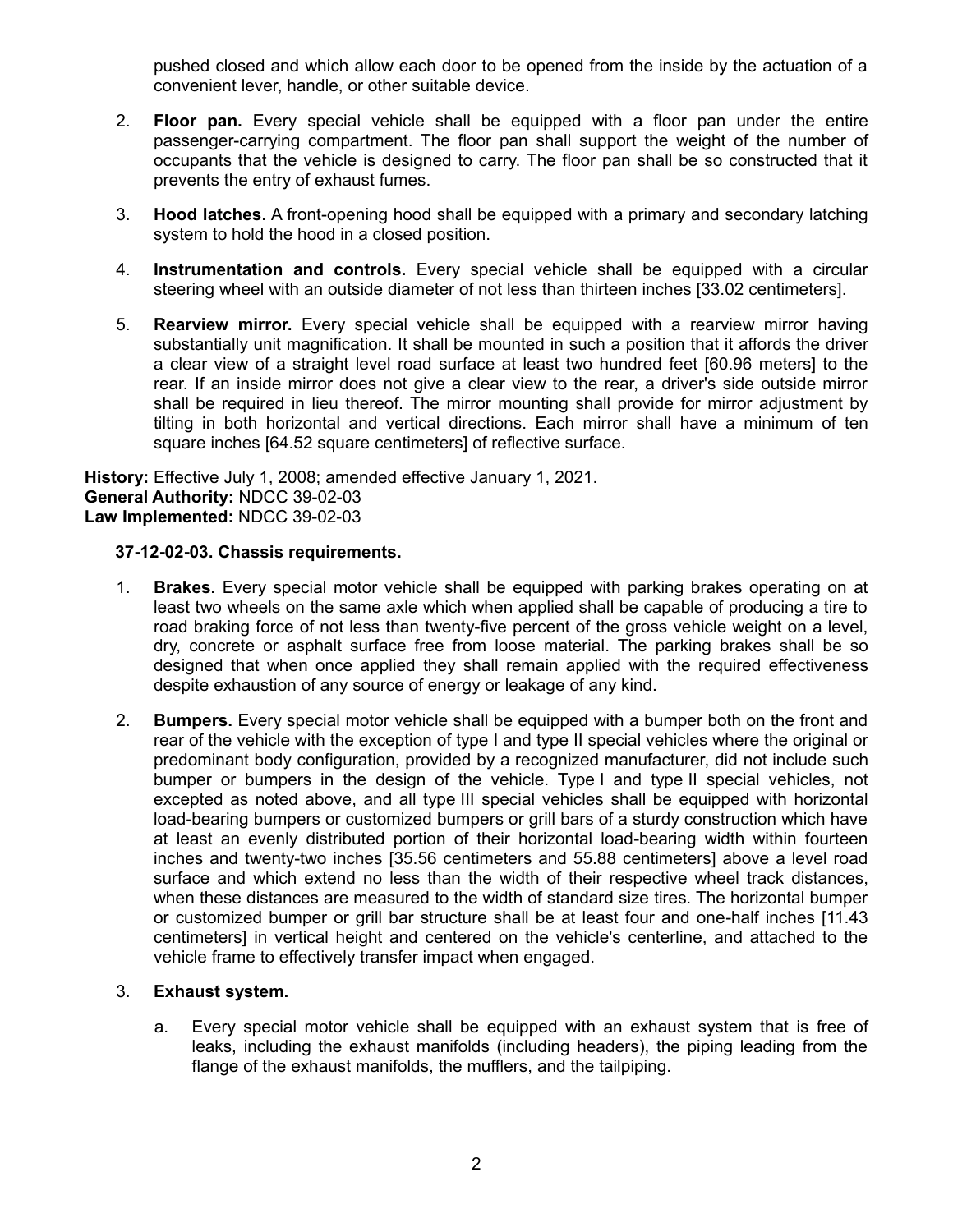- b. Exhaust systems on property-carrying vehicles shall discharge the exhaust fumes to the rear of that part of the vehicle designed for, and normally used for, carrying the driver and passengers.
- c. Exhaust systems on passenger vehicles shall discharge the exhaust fumes at a location to the rear of the vehicle body or direct the exhaust fumes outward from the side of the vehicle body at a location rearward of any operable side windows.
- d. No part of the exhaust system shall pass through any area of the vehicle that is used as a passenger-carrying compartment.
- 4. **Fenders.** All wheels of every special motor vehicle shall be equipped with fenders designed to cover the entire tire tread width that comes in contact with the road surface. Coverage of the tire tread circumference shall be from at least fifteen degrees in front to at least seventy-five degrees to the rear of the vertical centerline at each wheel measured from the center of wheel rotation. At no time shall the tire come in contact with the body, fender, or chassis of the vehicle.

#### 5. **Fuel system.**

- a. Every special motor vehicle shall have all fuel system components (tank, tubing, hoses, clamps, etc.) securely fastened to the vehicle with fasteners designed for that purpose, and fastened to assure that the fuel system shall be leakproof and fastened so as not to interfere with the vehicle operation.
- b. Fuel lines shall be positioned so as not to be in contact with high temperature surfaces or moving components.

#### 6. **Steering and suspension.**

- a. A special motor vehicle shall have no parts extending below the wheel rims in their lowest position, excepting tires and electric grounding devices designed for the purpose.
- b. The steering system shall remain unobstructed when turned from lock to lock.
- c. The steering wheel shall have not less than two turns nor more than six turns when turning the road wheels from lock to lock.
- d. While the vehicle is in a sharp turn at a speed between five miles and fifteen miles [8.05 kilometers and 24.14 kilometers] per hour, release of the steering wheel shall result in a distinct tendency for the vehicle to increase its turning radius.
- e. No special motor vehicle shall be constructed or loaded so that the weight on the wheels of any axle is less than thirty percent of the gross weight of the vehicle.
- f. Special vehicles shall be equipped with a damping device at each wheel location providing a minimum relative motion between the unsprung axle and wheel and the chassis body of plus and minus two inches [5.08 centimeters]. When each corner of the vehicle is depressed and released, the damping device shall stop vertical body motion within two inches [5.08 centimeters].
- 7. **Tires.** The front tires on special motor vehicles must measure a minimum of sixty percent of the tread width of the rear tires.

**History:** Effective July 1, 2008. **General Authority:** NDCC 39-02-03 **Law Implemented:** NDCC 39-02-03